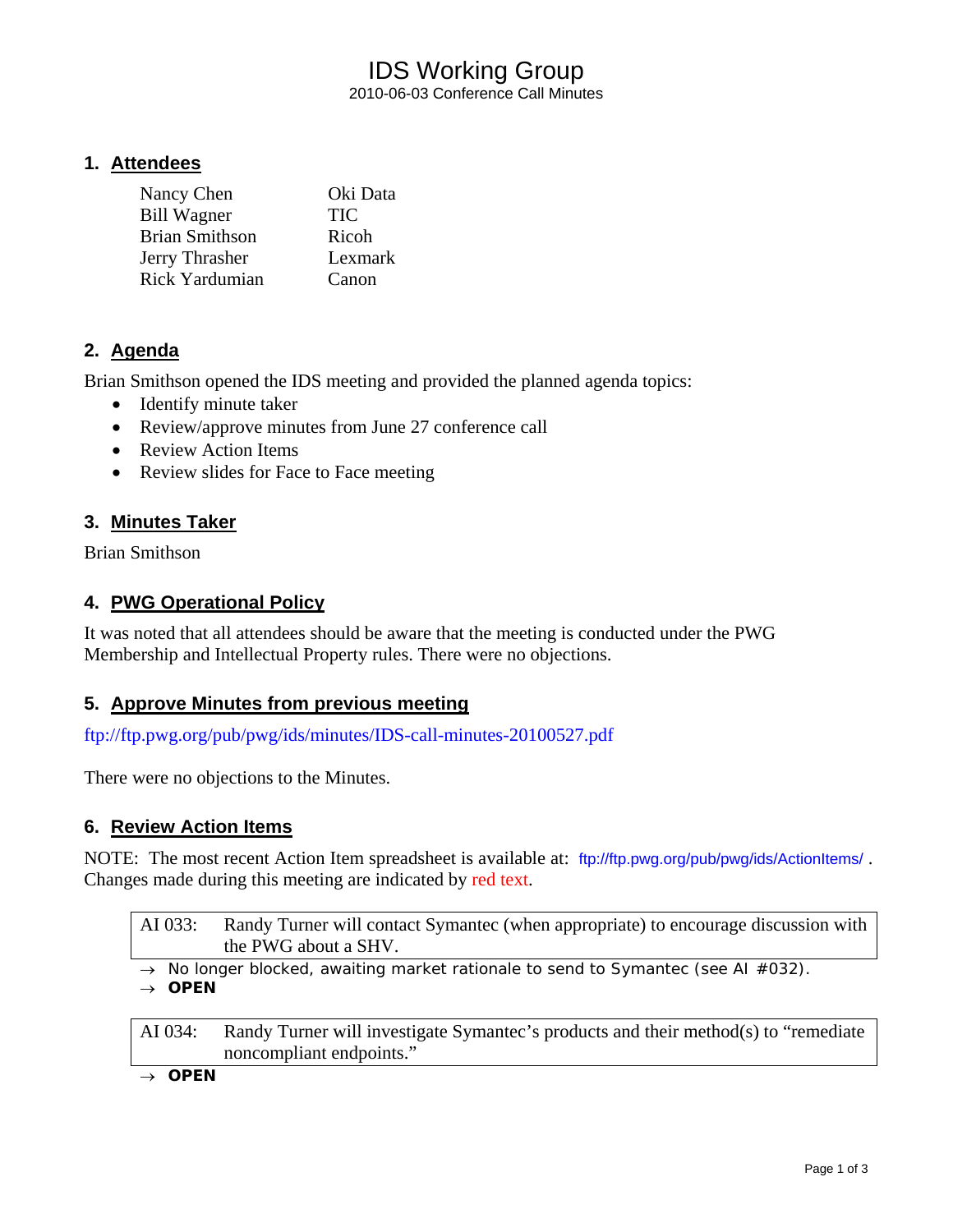## IDS Working Group

2010-06-03 Conference Call Minutes

#### AI 038: (For binding documents) Investigate localization issues.

- → *Cannot find any information about this in MS documents*
- → *Joe will add a localization attribute to the NAP binding spec*
- → *OPEN*

AI 041: (For Remediation) Look into providing a remediation URL.

- → *Joe has begun making an actual spec for remediation based on whitepaper*
- → *OPEN, assigned to Joe*
- AI 044: (For NEA Binding) Recast the NEA Binding document as a TCG TNC Binding document.
- → *OPEN, assigned to Randy Turner*

AI 045: Add HCD attributes to the system object in the MFD semantic model

→ *Ira posted the XML Schema* 

→ *Partial* 

 $\rightarrow$ 

AI 047: Take another look at SCAP and figure out what if anything to do in IDS

→ *OPEN, all IDS* 

AI 048: Post a problem statement about authorization to the IDS list

- → *OPEN, Randy*
- AI 049: Look at XACML
- → *OPEN, all IDS*
- → *Added geoXACML*

AI 051: Compile wishlist for standard log content and format

→ *OPEN, Randy* 

### **7. F2F Slide review**

New versions of the Plenary and Face to Face slides were posted to the FTP site on 5/27/10:

[ftp://ftp.pwg.org/pub/pwg/ids/Presentation/2010-06-10\\_IDS\\_plenary.pdf](ftp://ftp.pwg.org/pub/pwg/ids/Presentation/2010-06-10_IDS_plenary.pdf) [ftp://ftp.pwg.org/pub/pwg/ids/Presentation/2010-06-11\\_IDS\\_F2F.pdf](ftp://ftp.pwg.org/pub/pwg/ids/Presentation/2010-06-11_IDS_F2F.pdf)

We did not review them in detail during this teleconference. IDS members should review and email comments to Joe by noon TODAY.

### **8. Summary of New Action Items and Open Issues**

**No new action items No new issue**s